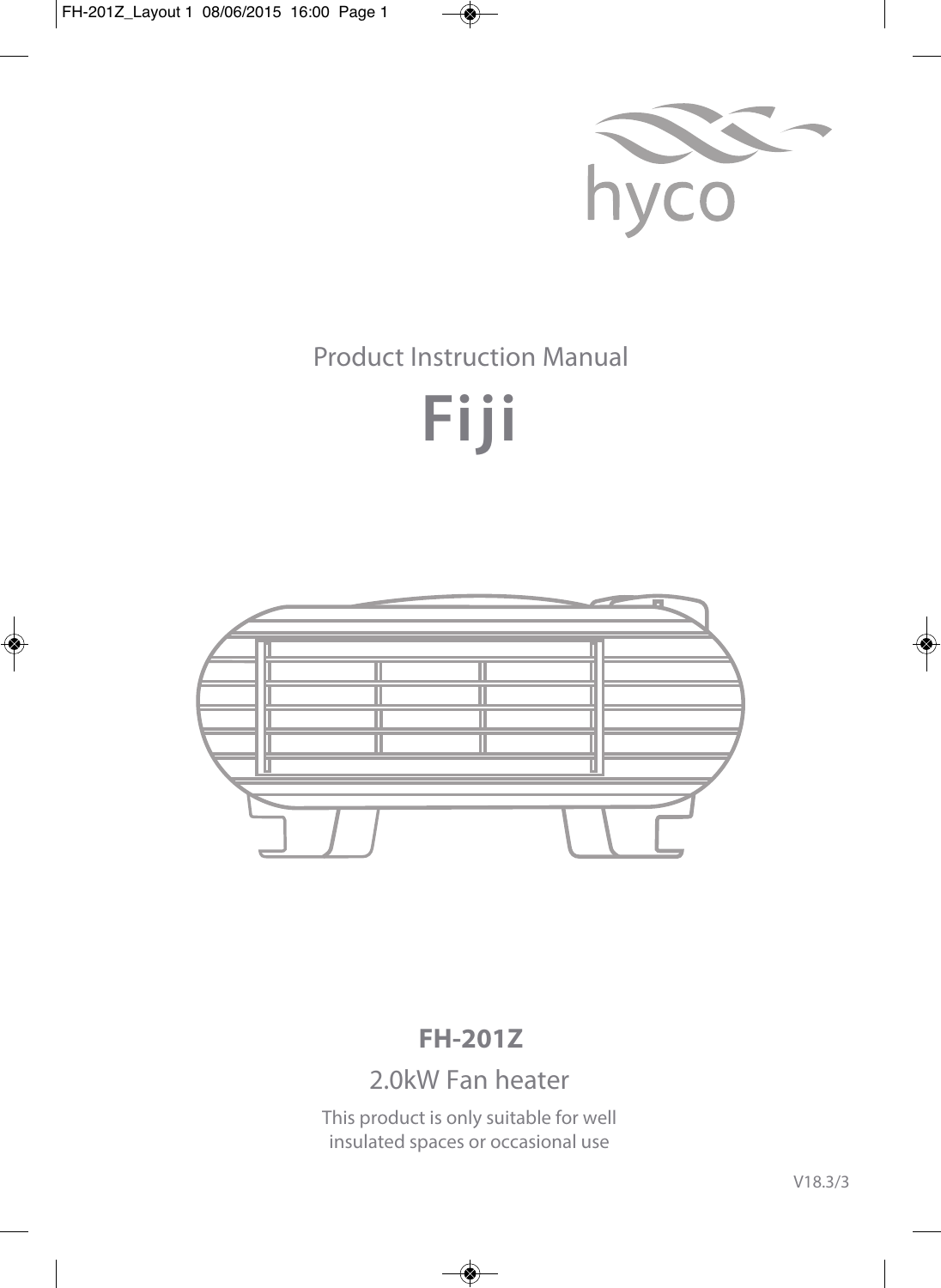Thank you for purchasing the Fiji fan heater. The FH-201Z comes with a thermostat and three heat settings. With its stylish letterbox design the Fiji is suitable for a wide range of portable heating applications in the home and office environment. Please read and understand these instructions before commencing installation, and leave them with the user when installation is complete.

#### **1. Important safety points**

- **•** Only connect the unit to a single phase supply with a mains voltage as specified on the rating plate.
- **•** Do not carry the appliance by the supply cord.
- **•** The supply cord cannot be replaced by the user. If the cord is damaged the appliance should be returned to the manufacturer or an authorised service agent for replacement.
- **•** The appliance must not be located immediately below an electrical socket outlet.
- **•** Always keep the outlet and inlet grills clean.
- **•** Do not cover the inlet or outlet as it may cause overheating.
- **•** Children of less than 3 years should be kept away unless continuously supervised.
- **•** Children aged from 3 years and less than 8 years shall only switch on/off the appliance provided that it has been placed or installed in its intended normal operating position and they have been given supervision or instruction concerning use of the appliance in safe way and understand the hazards involved. Children aged from 3 years and less than 8 years shall not plug in, regulate and clean the appliance or perform user maintenance.
- **•** Do not use this heater in the immediate surroundings of a bath, a shower or a swimming pool.
- **•** Do not use this heater with a programmer, timer, separate remote control system or any other device that switches the heater on automatically, since a fire risk exists if the heater is covered or positioned incorrectly.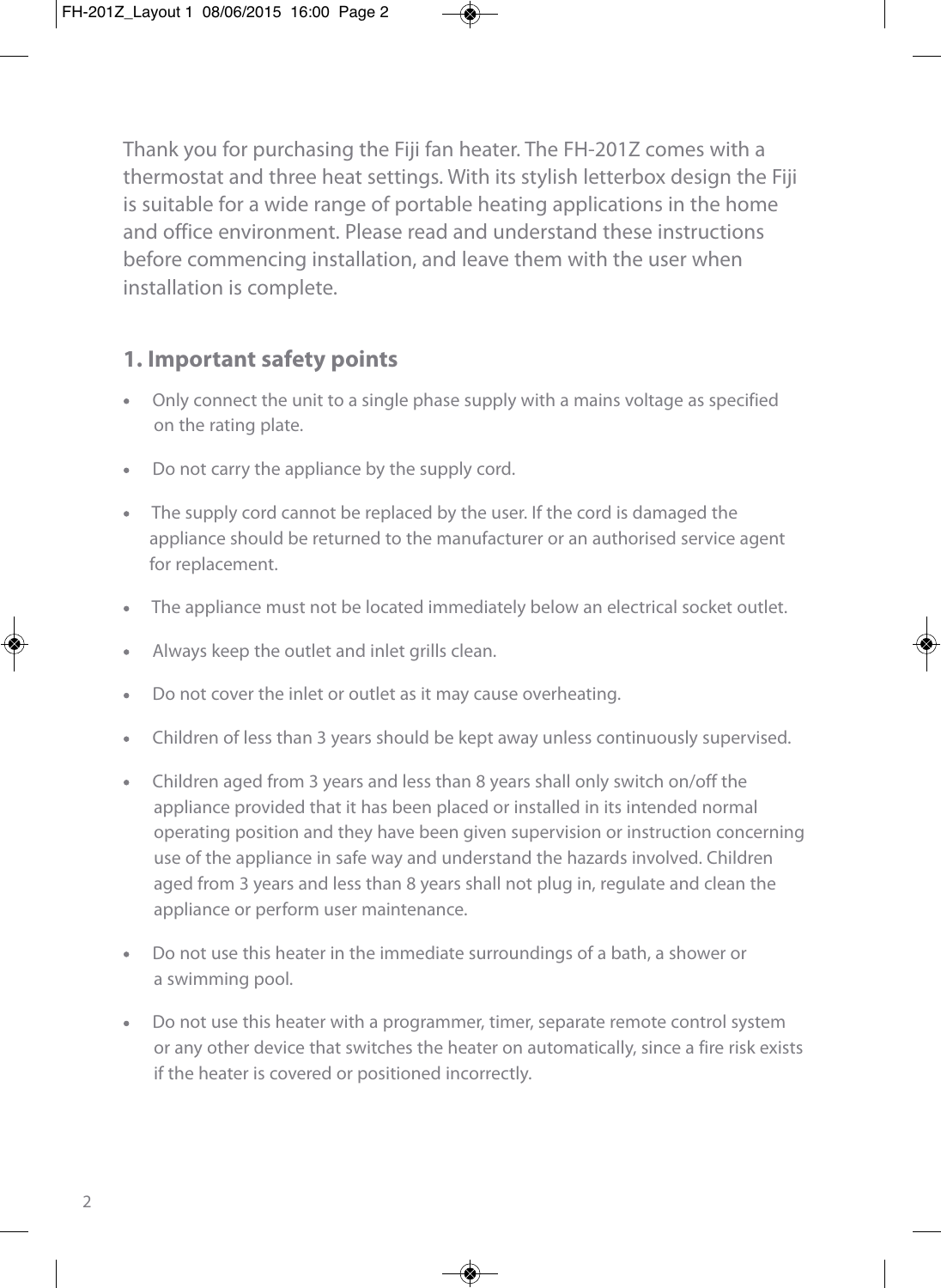- **•** Do not use the heater on deep pile carpets or rugs; ensure that there is no overhanging surface within 75cm of the outlet grille.
- **•** Do not use in the vicinity of any combustible materials, curtains or other furnishings.

#### **2. Installation**



The appliance must not be located immediately below an electrical socket outlet.



Do not use this heater with a programmer, timer, separate remote control system or any other device that switches the heater on automatically, since a fire risk exists if the heater is covered or positioned incorrectly.

This heater is intended solely as a portable appliance; only operate using the power cord and 13 amp plug supplied.

If the plug needs changing, make the connections as:

- $\triangleright$  Brown / Red:  $\vert$
- $\triangleright$  Blue / Black: N
- ➢ Green / Yellow: E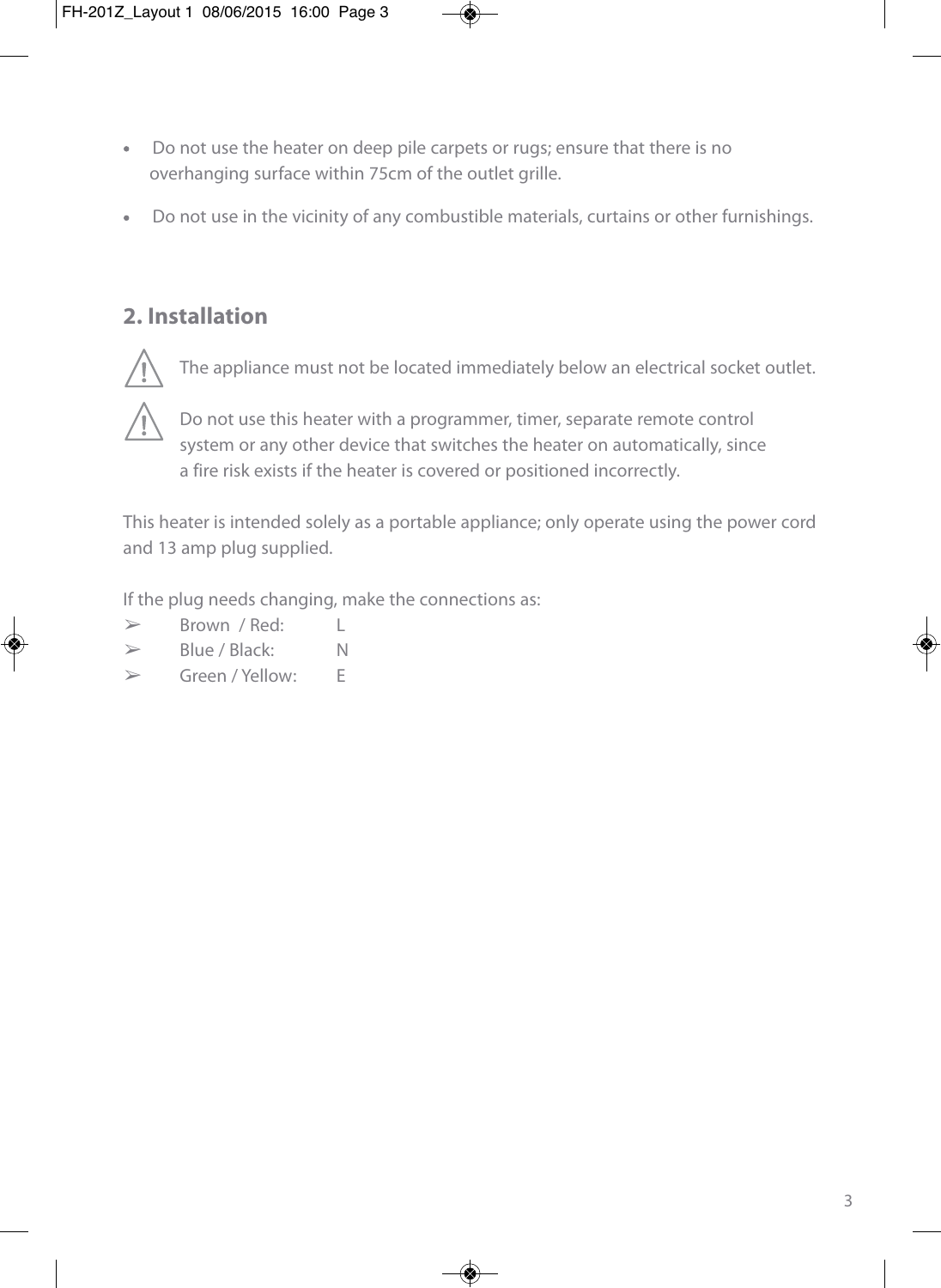### **3. Operation**



Fully uncoil the power cord before plugging the heater in

Choose from three heat settings:

- **•** Fan only (cool)
- **•** 1.0kW (half power)
- **•** 2.0kW (full power)

Select the maximum heat setting from the thermostat dial. Once the desired room temperature is achieved adjust the dial down until a click is heard and the element light goes off. This will now maintain the current room temperature.

#### **Safety cut-out**

In the event of a safety cut-out operation, the heater will blow cold air until the temperature drops low enough for the thermal cut-out to close once again. The cause of the overheating should be established before continuing to use the heater.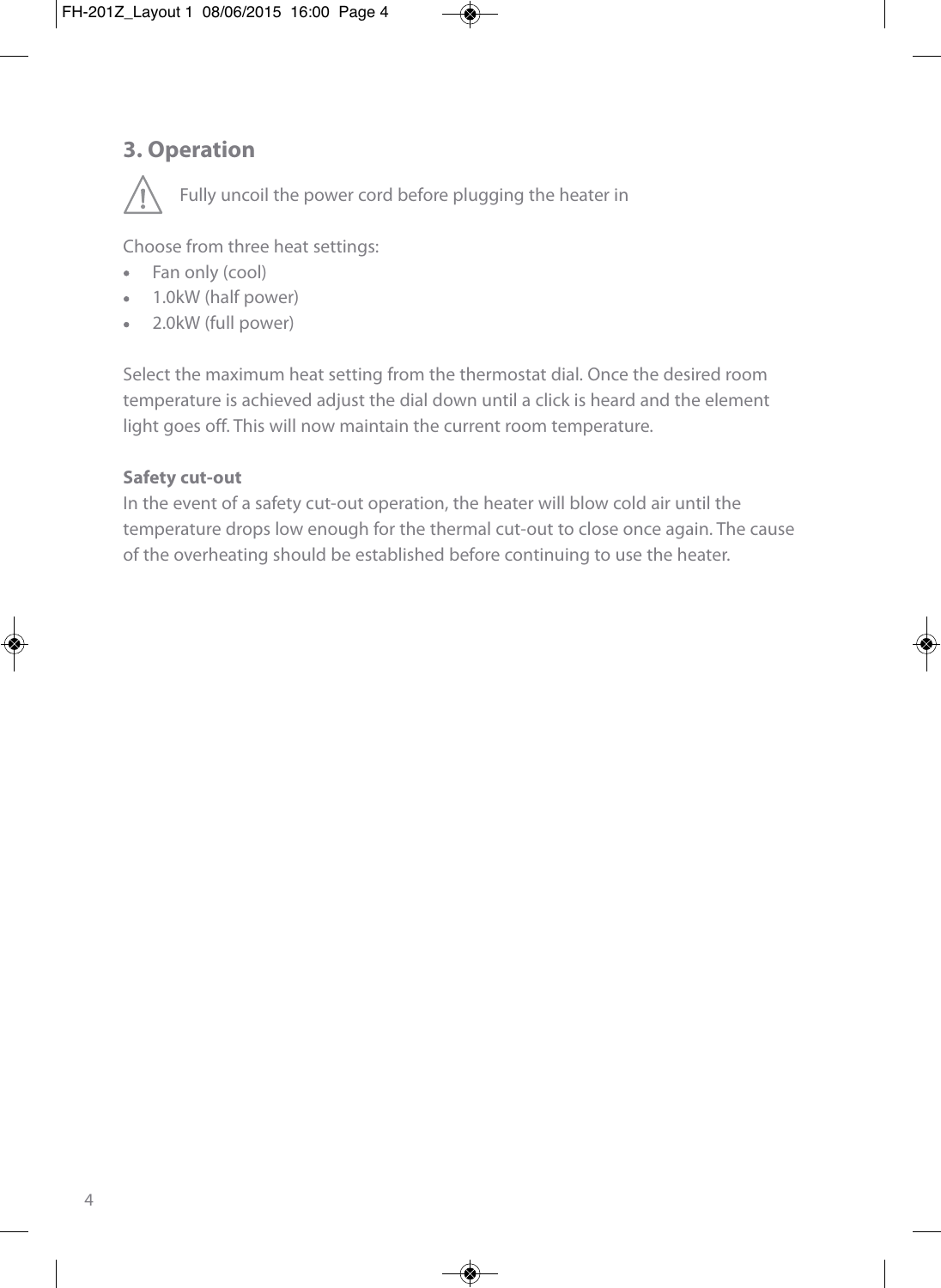### **4. Maintenance**



Always isolate the appliance from the power supply before commencing any maintenance.



Never use abrasive chemicals or materials to clean the unit.

**•** Clean the exterior of the unit using a soft, dry cloth.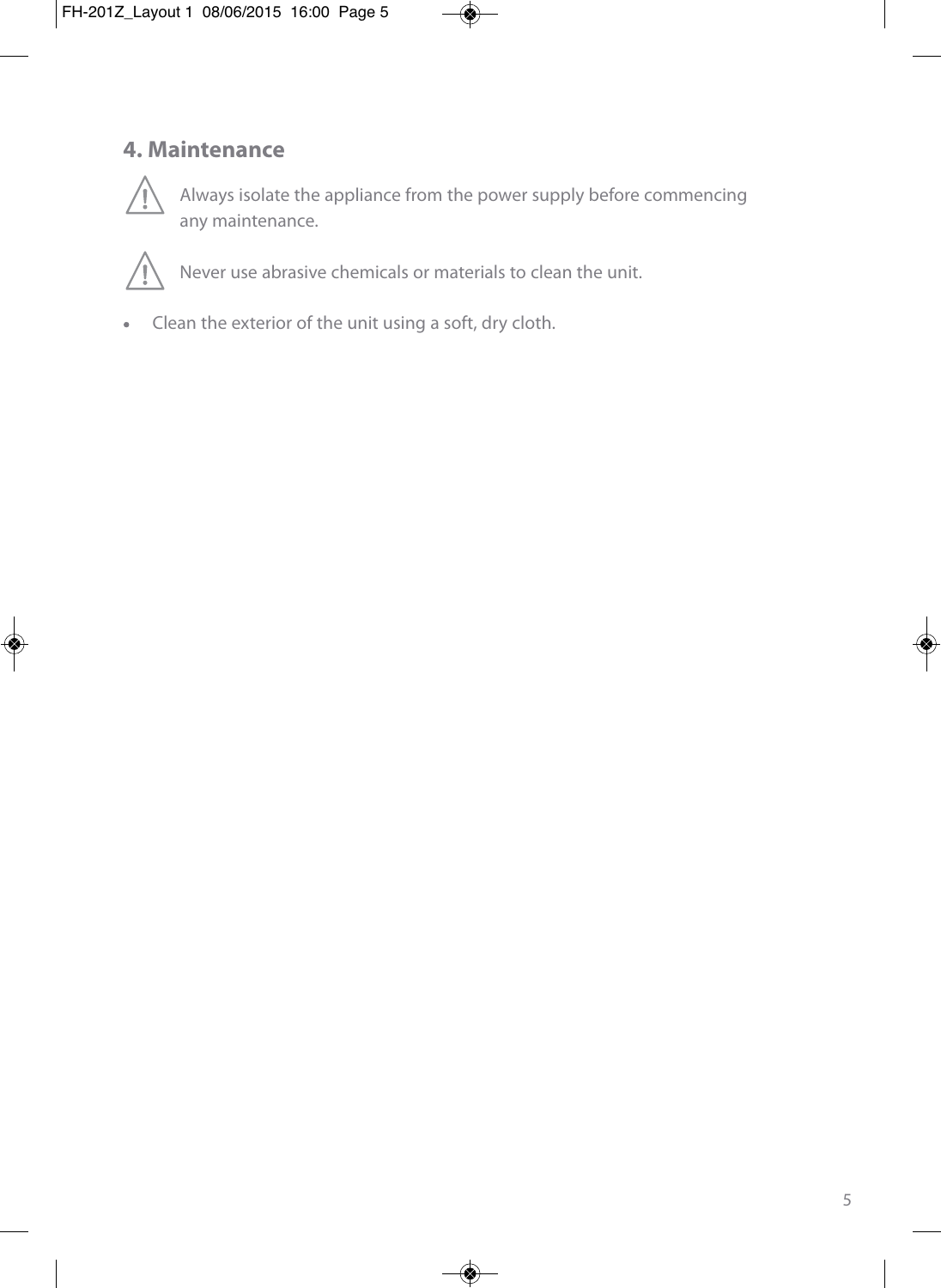## **5. Specification**

| <b>Voltage</b>     | $230v - 50Hz$     |
|--------------------|-------------------|
| <b>Power (max)</b> | 2000W             |
| Weight             | 1.4 <sub>kq</sub> |



280mm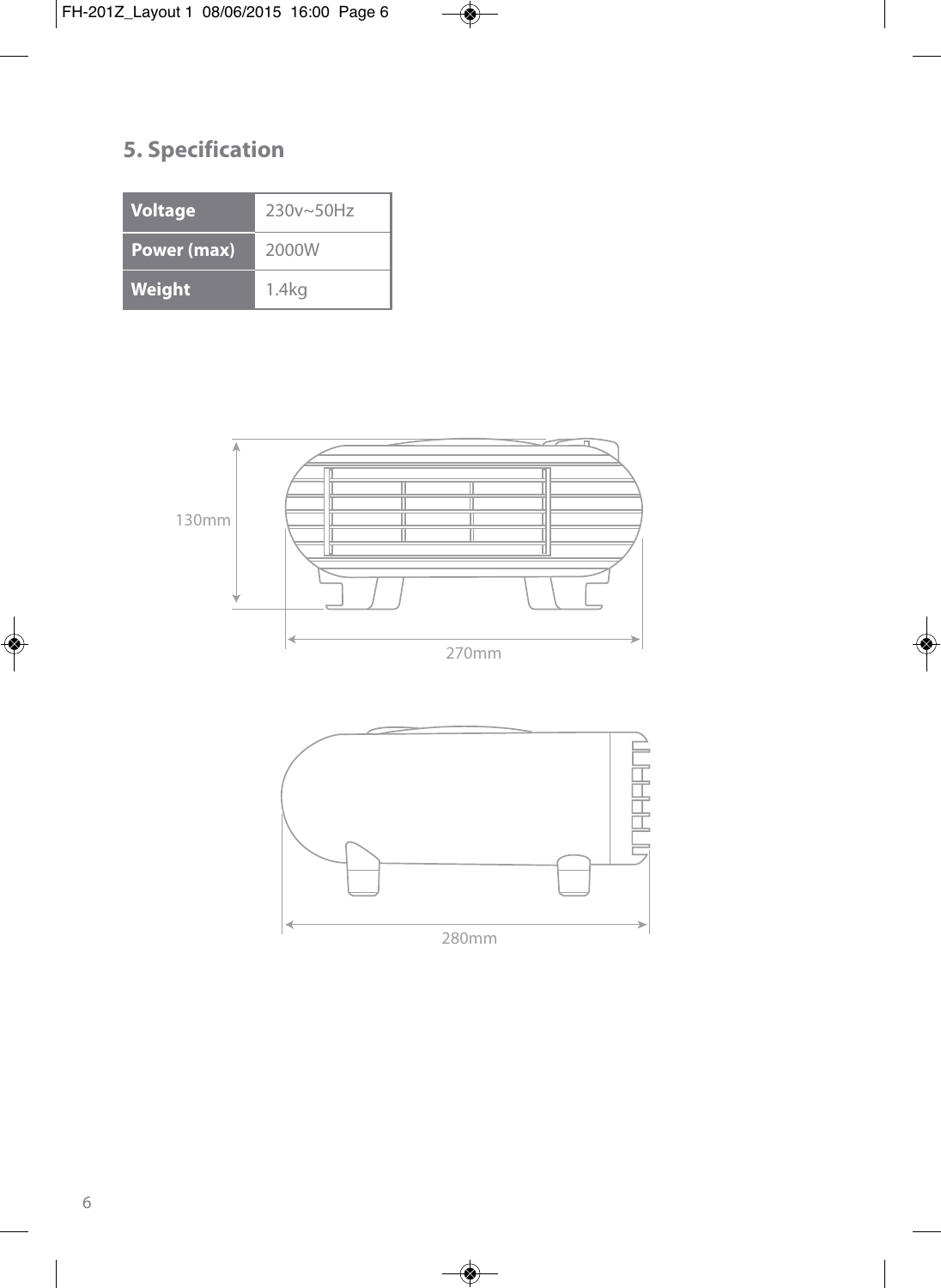| Model identifier(s): FH-201Z                                 |            |                |                                                                              |                                                                                    |      |
|--------------------------------------------------------------|------------|----------------|------------------------------------------------------------------------------|------------------------------------------------------------------------------------|------|
| Item                                                         | Symbol     | Value          | Unit                                                                         | Item                                                                               | Unit |
| <b>Heat output</b>                                           |            |                | Type of heat input, for electric storage local<br>space heaters (select one) |                                                                                    |      |
| <b>Nominal heat output</b>                                   | Pnom       | $\overline{2}$ | kW                                                                           | manual heat charge control with<br>integrated thermostat                           | No   |
| <b>Minimal heat output</b><br>(indicative)                   | Pmin       | 0.9            | kW                                                                           | manual heat charge control with<br>room and/or outdoor<br>temperature feedback     | No   |
| <b>Maximum continuous</b><br>heat output                     | Pmax,<br>c | $\overline{2}$ | kW                                                                           | electronic heat charge control<br>with room and/or outdoor<br>temperature feedback | No   |
| <b>Auxiliary electricity consumption</b>                     |            |                |                                                                              | fan assisted heat output                                                           | No   |
| At nominal heat<br>output                                    | elmax      | 0.01           | kW                                                                           | Type of heat output/room temperature<br>control (select one)                       |      |
| At minimum heat<br>output                                    | elmin      | 0.01           | kW                                                                           | single stage heat output and no<br>room temperature control                        | No   |
| In standby mode                                              | elSB       | N/A            | kW                                                                           | two or more manual stages, no<br>room temperature control                          | No   |
|                                                              |            |                |                                                                              | with mechanic thermostat room<br>temperature control                               | Yes  |
|                                                              |            |                |                                                                              | with electronic thermostat room<br>temperature control                             | No   |
|                                                              |            |                |                                                                              | electronic room temperature<br>control plus day timer                              | No   |
|                                                              |            |                |                                                                              | electronic room temperature<br>control plus week timer                             | No   |
|                                                              |            |                |                                                                              | Other control options (multiple selections<br>possible)                            |      |
|                                                              |            |                |                                                                              | room temperature control, with<br>presence detection                               | No   |
|                                                              |            |                |                                                                              | room temperature control, with<br>open window detection                            | No   |
|                                                              |            |                |                                                                              | with distance control option                                                       | No   |
|                                                              |            |                |                                                                              | with adaptive start control                                                        | No   |
|                                                              |            |                |                                                                              | with working time limitation                                                       | No   |
|                                                              |            |                |                                                                              | with black bulb sensor                                                             | No   |
| Contact details: Hyco Manufacturing Ltd, Castleford WF10 5NR |            |                |                                                                              | www.hvco.co.uk                                                                     |      |

#### **6. Guarantee and service policy**

This product is guaranteed against faulty materials and manufacture for a period of one year from the date of purchase. Hyco will in its sole discretion replace, repair or refund any faulty unit. Incorrect installation and failure to follow correct operating instructions are excluded. Consequential costs such as labour charges or damage to surroundings are expressly excluded.